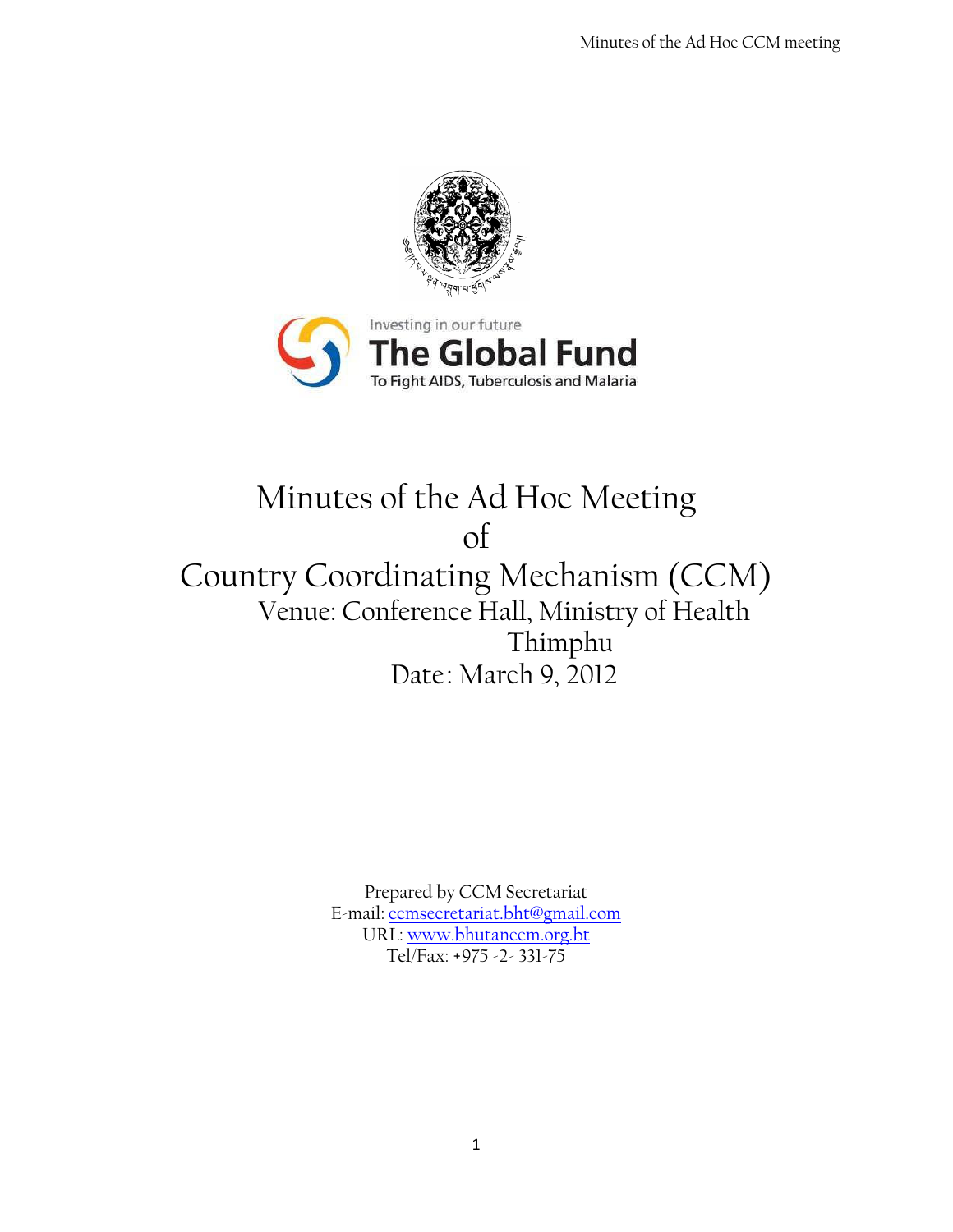The Ad Hoc CCM was organized on March 9, 2012 at Ministry of Health's main conference hall, Thimphu, with an objective to:

- 1. Election of Bhutan-Country Coordinating Mechanism (BCCM) Chair
- 2. Review of draft proposals of HIV/AIDs, TB and Malaria

### **Attendees:**

#### **CCM Members:**

- 1. Ms. Phuntshok Choden, CCM Chair, Secretary General, Bhutan Association of Women Entrepreneurs. (NGO Constituency).
- 2. Dasho Nima Wangdi, Hon'ble Secretary, Ministry of Health (Government Constituency).
- 3. Dr. Dorji Wangchuk, Director General, DoPH, MoH (Government Constituency)
- 4. Dr. Nani Nair, Representative, WHO Bhutan (Multilateral Constituency).
- 5. Dasho Sangay Thinley, President, Royal Society for Senior Citizens (NGO Constituency)
- 6. Mr. Rinchen Wangdi, Program Coordinator, GNHC (Government Constituency).
- 7. Ms. Dechen Zam, Chief Planning Officer, Ministry of Health (Government Constituency)
- 8. Mr. Kencho Wangdi, Portfolio Coordinator, SNV (Bilateral Constituency).
- 9. Dr. Sanga Dorji, Chairman, the Disabled Persons' Association of Bhutan. (CSO Constituency)
- 10. Mr. Gajel Lhundup, Director, Dept. of Planning and Resources (Academic /Education Constituency).
- 11. Mr. Lam Ngodup Dorji, Secretary, Ati Foundation (FBO Constituency).
- 12. Ms. Jigme Wangmo, Executive Director, Draktsho Vocational Training Centre for Special Children and Youth (NGO Constituency)
- 13. Ms. Chime P. Wangdi,Secretary General, Tarayana Foundation (NGO Constituency).
- 14. Mr. Kinley Tenzin, Sr. Program Officer, Bhutan Youth Development Fund (NGO Constituency).
- 15. Mr. Wangda Dorji, Executive Director, Lhaksam (PLWD Constituency)
- 16. Mr. Kesang Wangdi, Dy. Secretary, Bhutan Chamber of Commerce & Industries (Private Sector Constituency).
- 17. Mr. Tashi Dendup, Peer Counselor (KAP Constituency).

## **Absentees (CCM Member)**

- 1. Mr. Bikash Thapa, Chief Budget Officer, Department of National Budget, Ministry of Finance(Government Constituency).
- 2. Mr. Mark LaPrairie, Representative, World Bank (Multilateral Constituency)
- 3. Ms. Chimmi Wangmo, Director, RENEW Secretariat (NGO Constituency)

## **Principal Recipient (PR) Representatives:**

- 1. Mr. Tandin Dorji, CPO, DoPH, MOH
- 2. Dr. Lobzang Dorji, CPO, Vector-borne Disease Control Programme (VDCP), MOH.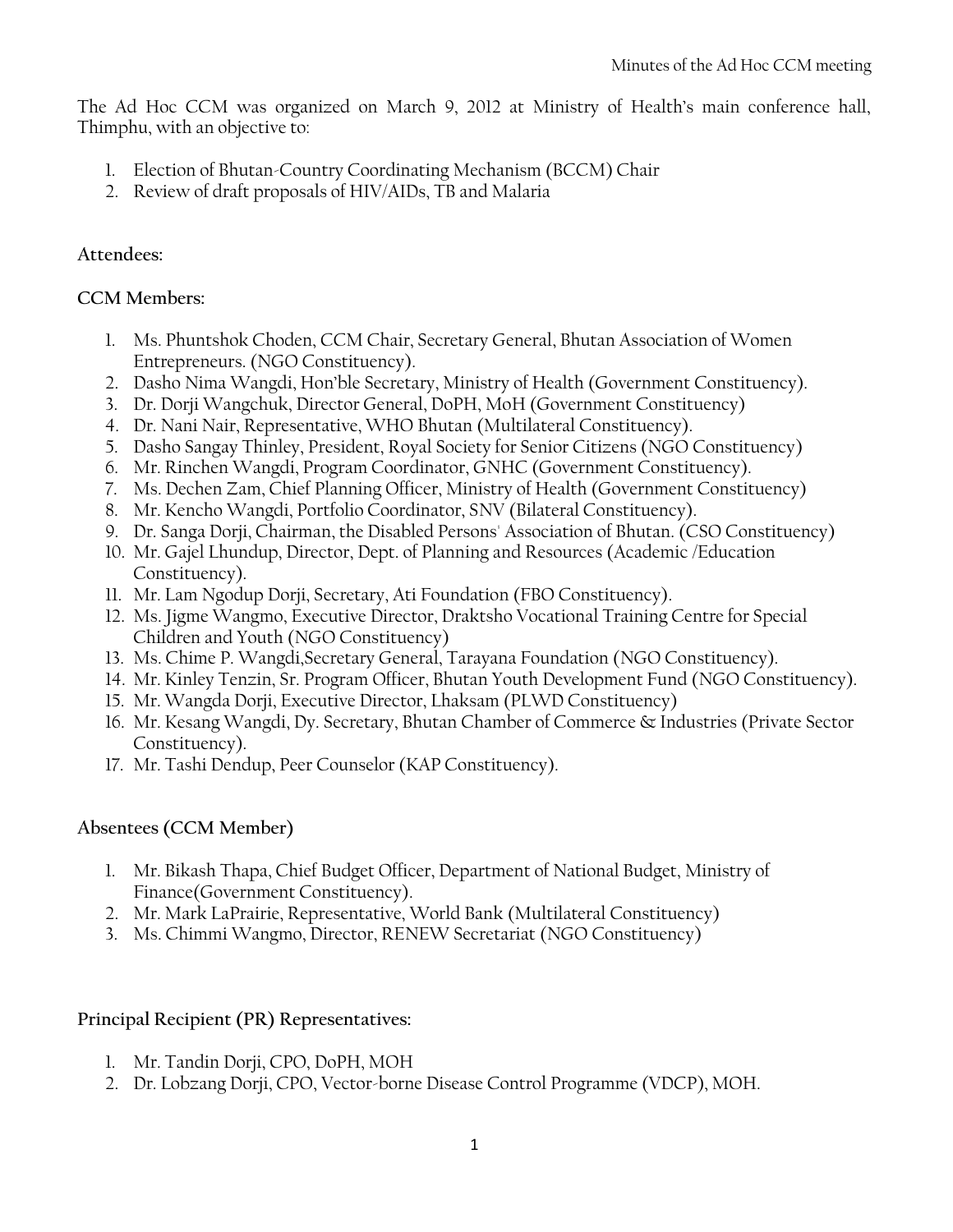- 3. Mr. Tobgay Drukpa, Sr. Program Officer, Vector-borne Disease Control Programme (VDCP), MOH.
- 4. Dr. R.Namgay, Dy. Chief Entomologist, VDCP, MOH.
- 5. Mr. Namgay Tshering, Program Officer, National HIV/AIDS Control Program, MOH
- 6. Mr. Lekey Khandu, Asst.Program Officer, National HIV/AIDS Control Program, MOH
- 7. Mr. Chewang Rinzin,Sr.Program Officer, National Tuberculosis Control Programme, MoH
- 8. Mr. Tashi Dendup, Program Officer, National Tuberculosis Control Programme, MoH
- 9. Ms. Kinzang Wangmo, PO, PMT, MOH
- 10. Mr. Jigme Thinley, Asst. M&E Officer, PMT, MOH

#### **CCM Secretariat:**

- 1. Mr. Karma, CCM Coordinator
- 2. Ms. Suneeta Chhetri, Asst. M&E Officer

#### **Observers:**

- 1. Mr. Yeshey Dorji, Local Fund Agent, UNOPS.
- 2. Ms. Deki Zam, Project Coordinator, Draktsho Vocational Training Centre for Special Children and Youth (NGO Constituency)
- 3. Ms. Dechen Wangmo, Consultant, GMS

## **Quorum:**

Attendance - 85%

## **Opening remarks**

The Ad Hoc Meeting of the CCM was chaired by Ms. Phuntshok Choden, CCM Vice Chair.In her opening remarks; she highlighted the main objectives of the meeting and thanked all the members for their attendance at this important meeting as the presence of 3/4thof the CCM was necessary to elect the Chair. As the quorum has been met, the adhoc meeting could go ahead to conduct the election as planned. She informed that the meeting would continue to be chaired by the elected Chair of the CCM after the election.

At the start, the CCM Coordinator sought the endorsement of the replacement (membership) of Dr. Ugyen Dophu by Dr. Dorji Wangchuk, Director General, DoPH, MoH (Government Constituency). The latter has joined as the new Director General, Dept. of Public Health, in place of Dr. Ugyen Dophu. Next, the membership of Dr. Ugyen Dophu, Director, Dept. of Medical Sciences was also endorsed as alternate member to Dasho Nima Wangdi, Hon'ble Secretary, Ministry of Health (Government Constituency).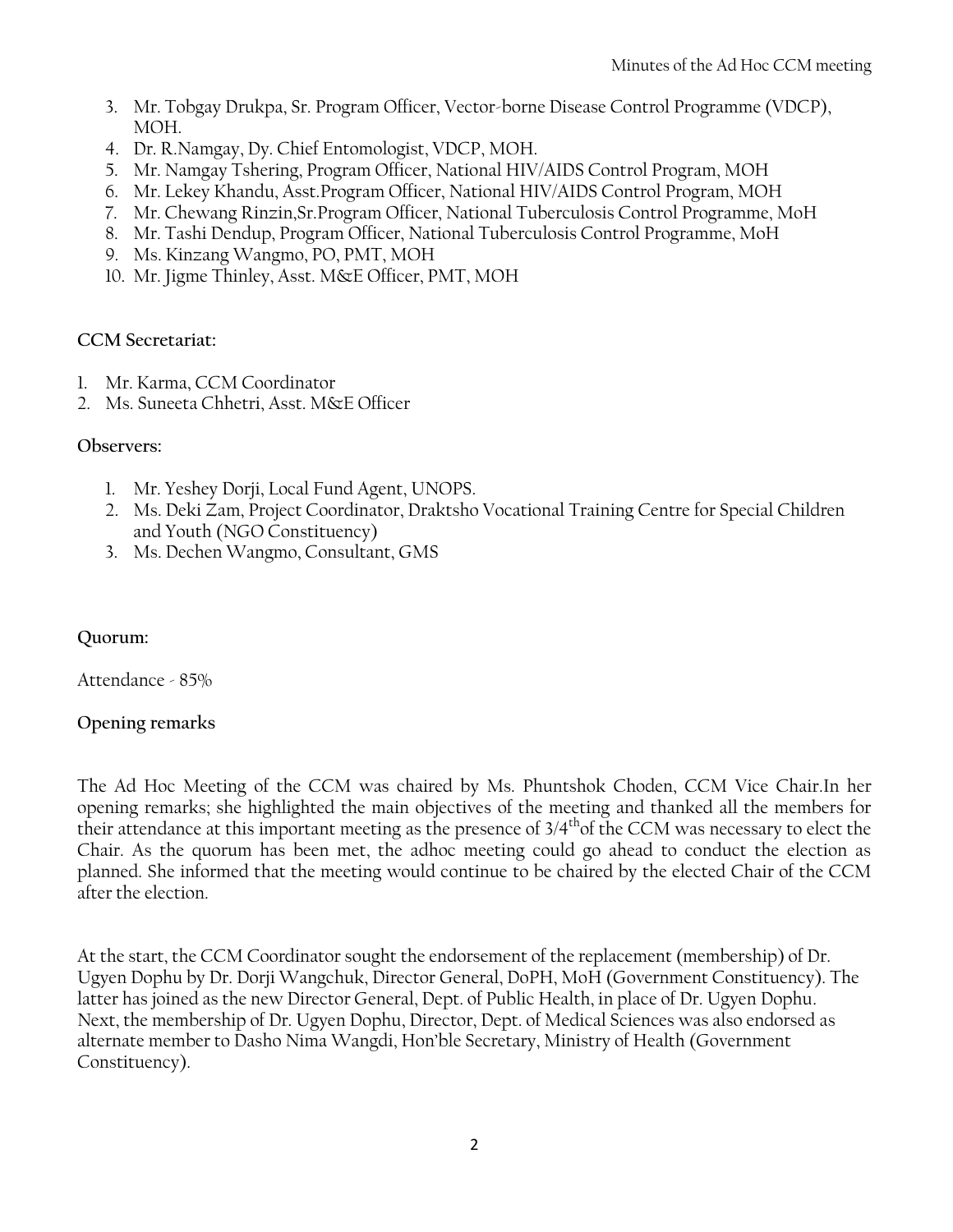# **Adoption of the Agenda**

The agenda for the Ad Hoc CCM meeting was approved. [\(Refer Annex 1 for the agenda of the meeting\)](#page-9-0)

# **1. Nomination/Election of CCM Chair & Vice Chair**

The CCM Secretariat presented the guidelines as laid out in the CCM governance manual with regard to the CCM Chair nomination/ election and also presented the roles and responsibilities of the Chair.

The Members were presented with two options to elect a chair through secret voting and to nominate suitable members and elect a chair.

After a brief discussion that led to the resignation of the Vice-chair, it was decided that the election at this Adhoc meeting would result in a new Chair and Vice-chair.

The CCM members opted to vote through secret voting system and the candidate with the highest vote would become the Chair followed by the second highest votes as the Vice Chair of the CCM.

Once this was agreed, the Bhutan CCM went ahead with the elections and the CCM members voted as follows

| <b>Members</b>      | Designation/Constituency    | <b>Total Vote</b> |
|---------------------|-----------------------------|-------------------|
| Ms. PhuntshokChoden | Secretary General/NGO       |                   |
| Dasho NimaWangdi    | Hon'bleSecretary/Government |                   |
| Mr. WangdaDorji     | Executive Director/PLWD     |                   |

Results of the Election were as under :

- 1. Ms. Phuntshok Choden was elected as the Chair with 11 out of 17 votes, and
- 2. Dasho Nima Wangdi, Hon'ble Secretary, MoH was elected as the Vice Chair with 5 out of 17 votes.

Ms. Phuntshok Choden, accepted the CCM members' decision of electing her as the Chair, she thanked the Hon'ble members for their trust and confidence in her capacity to lead the Bhutan CCM. She assured them of her comittment to give her time and guidance to ensure that the CCM can serve the interest of the nation and requested the hon'ble members for their optimal cooperation and collaboration to work as a team

# **2. Overview of Transitional Funding Mechanism**

The CCM Secretariat presented the procedures and guidelines of the TFM to highlight what the Global Fund is likely or unlikely to finance. In particular, under the TFM the support is meant to: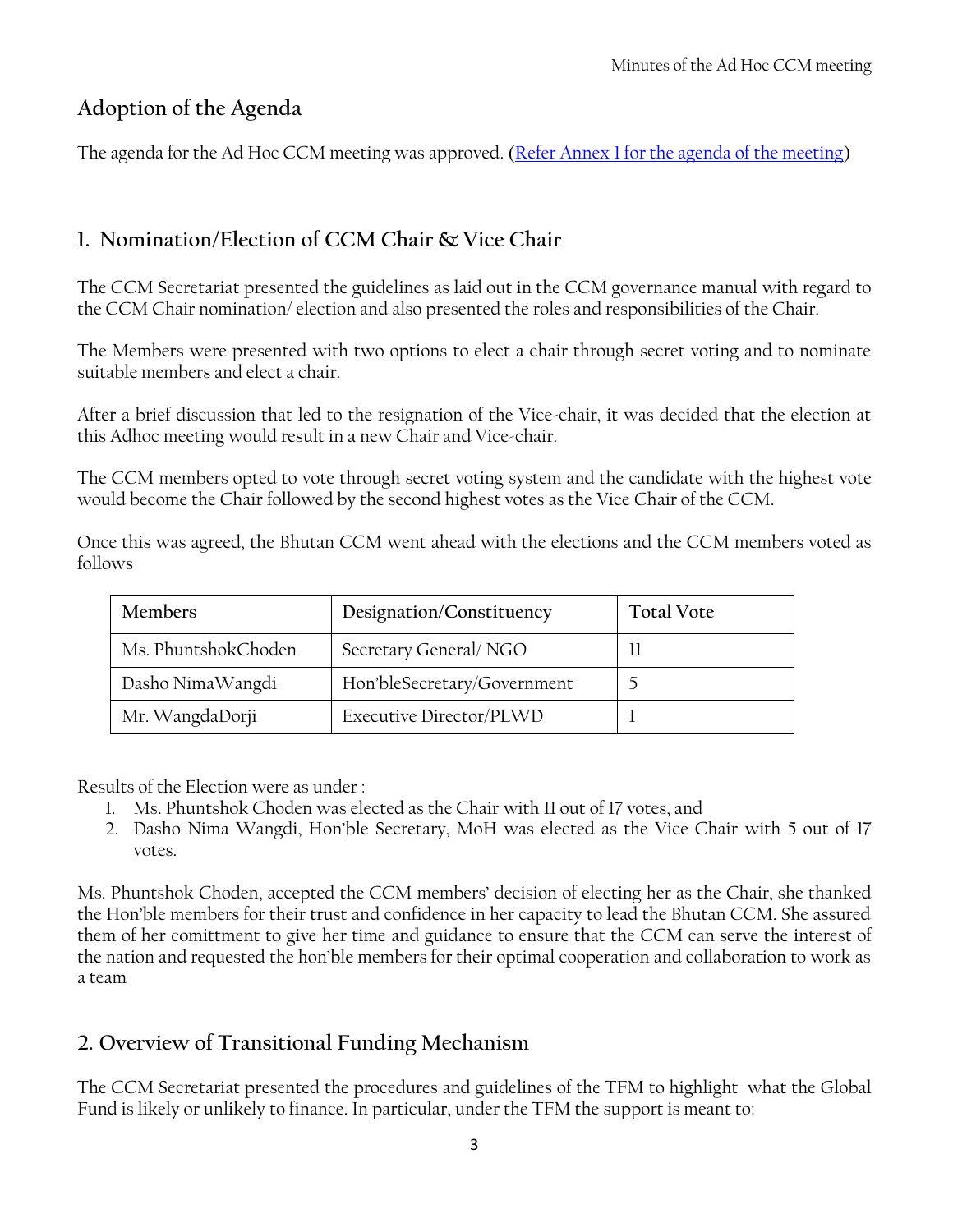- Protect the gain achieved
- Save lives; and
- Have high impacts, evidence based, targeted population and also represents good value for money

| Key dates & Timeline                                                                |                  |
|-------------------------------------------------------------------------------------|------------------|
| Steps in Transitional Funding Mechanism                                             | Date             |
| Publication of application materials for Transitional Funding<br>Mechanism          | 12 December 2011 |
| Submission date for proposals                                                       | 31 March 2012    |
| Proposals screened by the Global Fund for applicant eligibility<br>and completeness | April - May 2012 |
| Reviews of proposals by Technical Review Panel                                      | Early June 2012  |
| Board endorsement of Technical Review Panel's<br>recommendations                    | <b>July 2012</b> |
| Board funding decisions (after grant negotiations)                                  | 2012/2013        |

## **Discussions & Recommendations :**

 It was clarified that the programs will, soon after the natural end of the current grant, can begin the implementation of the TFM grants without failing to keep gaps in between, so as to be able to continue the services in the three diseases.

# **3. Presentation of TFM draft proposal by Malaria program (VDCP)**

The Program Officer of the VDCP presented the TFM proposal to the members as follows:

## Objectives:

- 1. To sustain malaria control and prevention in Bhutan.
- 2. To sustain 100% quality diagnosis and prompt treatment.
- 3. To sustain health system for malaria control and prevention at all levels.

#### **Budget by cost category (TFM)**

| Cost<br>$\mathcal{L}$ ategory |  | $-$ | ---<br>__ | $\%$ |
|-------------------------------|--|-----|-----------|------|
|-------------------------------|--|-----|-----------|------|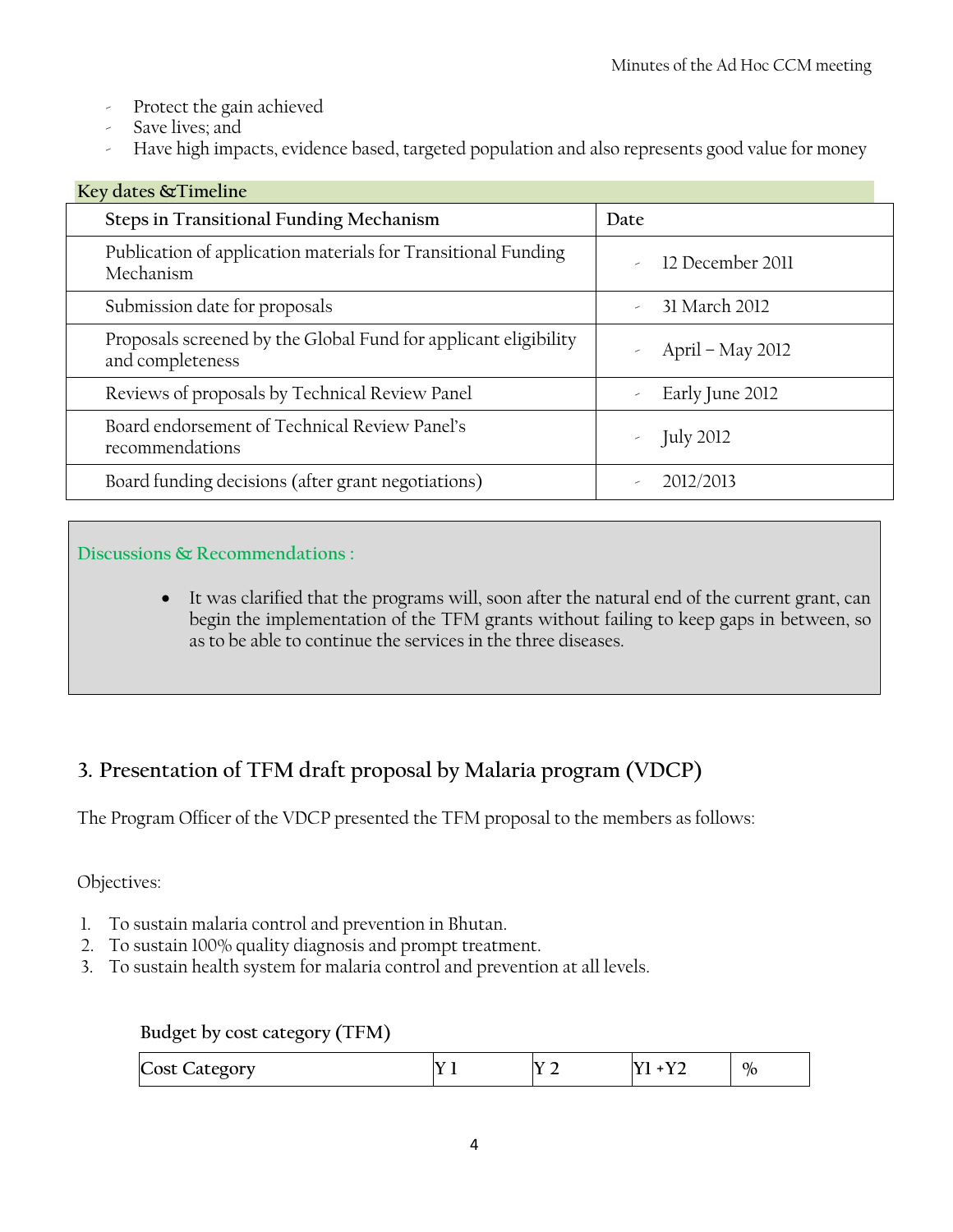| Health Products and Health<br>Equipment   | 826,395   | 133,446 | 959841  | 70.77% |
|-------------------------------------------|-----------|---------|---------|--------|
| Planning and Administration               | 18,930    | 18,930  | 37860   | 2.79%  |
| Communication Materials                   | 27,600    | 27,600  | 55200   | 4.07%  |
| Monitoring and Evaluation (M&E)           | 68,436    | 68,436  | 136872  | 10.09% |
| Training                                  | 33,040    | 33,040  | 66080   | 4.87%  |
| Pharmaceutical Products (Medicines) 1,050 |           | 945     | 1995    | 0.15%  |
| Human Resources                           | 34,212    | 34,212  | 68424   | 5.05%  |
| Technical and Management<br>Assistance    |           | 30,000  | 30000   | 2.21%  |
| Grand Total                               | 1,009,663 | 346,609 | 1356272 | 100%   |

## **Discussions & Recommendations :**

The following suggestions were made by the CCM on the final draft proposal:

- The programs must provide adequate reasons in the proposal, as to why the funding from other sources would not be available.
- Revisit the activity under SDA 3.1 HSS: Health work force and SDA 3.2: Building community linkages, collaboration and coordination.
- With regard to HR component, provide adequate reasoning that without this support the programs cannot be carried out.
- Carefully use the appropriate words to suit the TFM guidelines to justify the interventions on the proposal.

# **4. Presentation of TFM draft proposal by HIV program (NACP)**

The Program Officer of the VDCP presented the TFM proposal to the members as follows:

Objectives: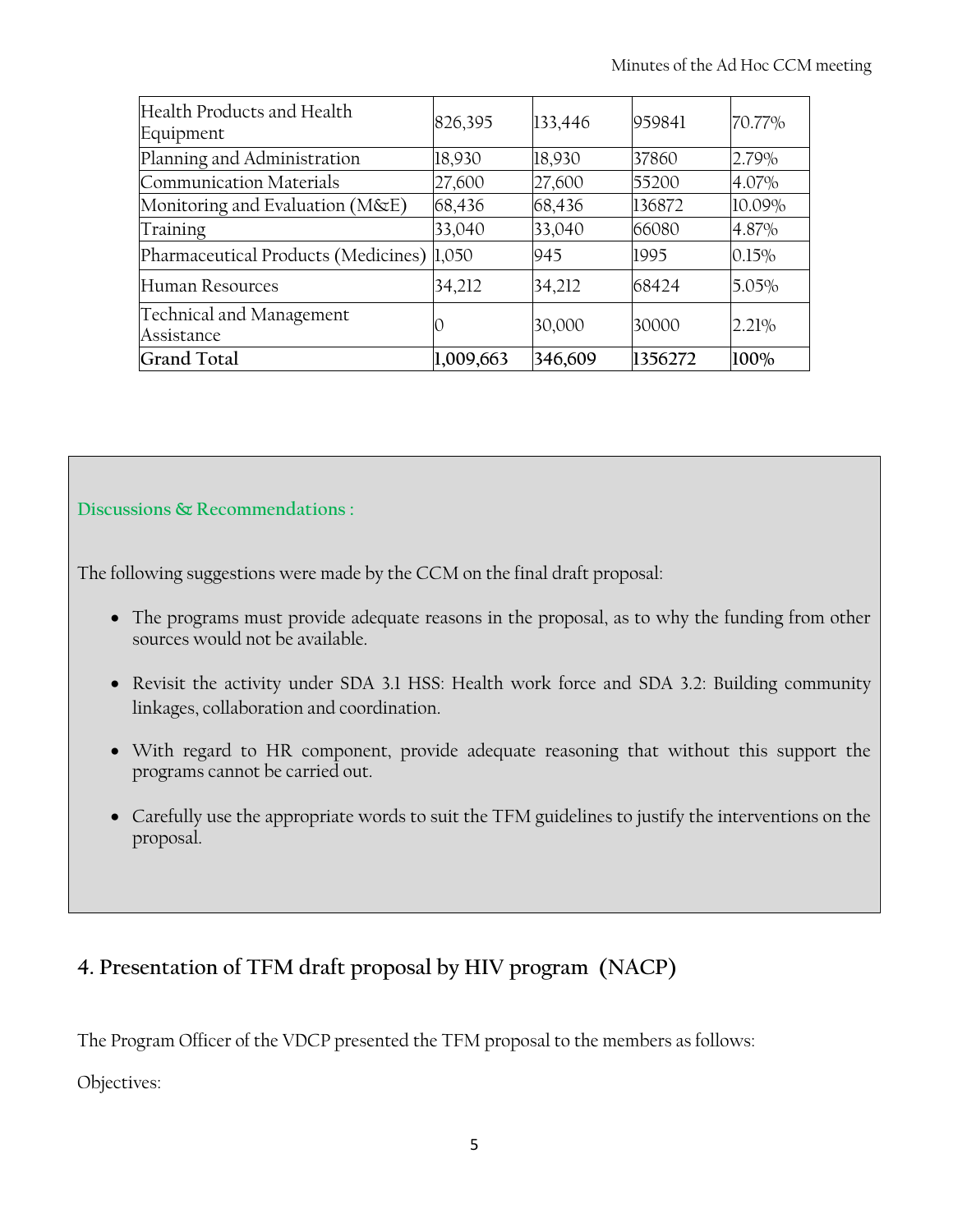1. To provide HIV/STI comprehensive package of services for MARPs in selected districts.

2. To continue HIV/STI preventive services for increased risk population including PMTCT through the existing decentralized health delivery system and collaborations

3. To continue access to quality treatment and care for infected population.

4. To strengthen strategic information and institutional capacity for effective response.

|     | Service Delivery Area                                                                                                                           | Y 1-2013    | $Y 2 - 2014$ | Total     | Total % |
|-----|-------------------------------------------------------------------------------------------------------------------------------------------------|-------------|--------------|-----------|---------|
| 1.1 | Comprehensive service packages for FSW, and<br>MSM in 6 selected districts through HISC                                                         | 309,856.7   | 233,827.8    | 543,684.4 | 25.4%   |
| 1.2 | Comprehensive service packages for DU/IDUs in<br>selected 4 districts through DIC                                                               | 184,656.8   | 201,536.2    | 386,192.9 | 18.1%   |
| 2.1 | targeted HIV/STI<br>continue<br>To<br>preventive<br>interventions for migrant workers, truckers and<br>taxi drivers in eight selected districts | 126,271.1   | 110,866.6    | 237,137.7 | 11.1%   |
| 2.2 | To continue HIV/STI preventive services among<br>uniformed personals (RBA, RBG, and RBP)                                                        | 62,418.7    | 45,319.3     | 107,738.0 | 5.0%    |
| 2.3 | To strengthen MCH services to accommodate<br>PMTCT for inaccessible populations                                                                 | 77,788.9    | 161,260.2    | 239,049.0 | 11.2%   |
| 3.1 | Continue ART and OI management in central<br>and district hospitals                                                                             | 100,327.8   | 60,478.9     | 160,806.7 | $7.5\%$ |
| 3.2 | for<br>infected<br>Continue<br>and<br>support<br>care<br>population                                                                             | 54,000.0    | 56,000.0     | 110,000.0 | 5.1%    |
| 3.3 | $\sigma$<br>health<br>non-health<br>Procurement<br>and<br>commodities                                                                           | 13,333.3    | 17,666.7     | 31,000.0  | 1.4%    |
| 3.4 | TB/HIV                                                                                                                                          | 20,361.7    | 4,327.2      | 24,688.8  | $1.2\%$ |
| 4.1 | Sustain Sero-behavioral surveillance system                                                                                                     | 153,661.1   | 10,505.8     | 164,166.9 | $7.7\%$ |
| 4.2 | Strengthen national M&E system                                                                                                                  | 44,983.3    | 89,490.5     | 134,473.8 | $6.3\%$ |
|     | Total                                                                                                                                           | 1,127,297.7 | 986,951.7    | 2114250   | 100.0%  |

#### **Budget by Service Delivery Area (SDA):**

#### Discussions & Recommendations :

The following suggestions were made by the CCM on the final draft proposal:

- With regard to a separate SDA for the uniformed personnel, the programs must provide adequate reasoning/justification in the proposal. The proposal should be either backed by surveys.
- Revisit the activity under SDA 4: To strengthen strategic information and institutional capacity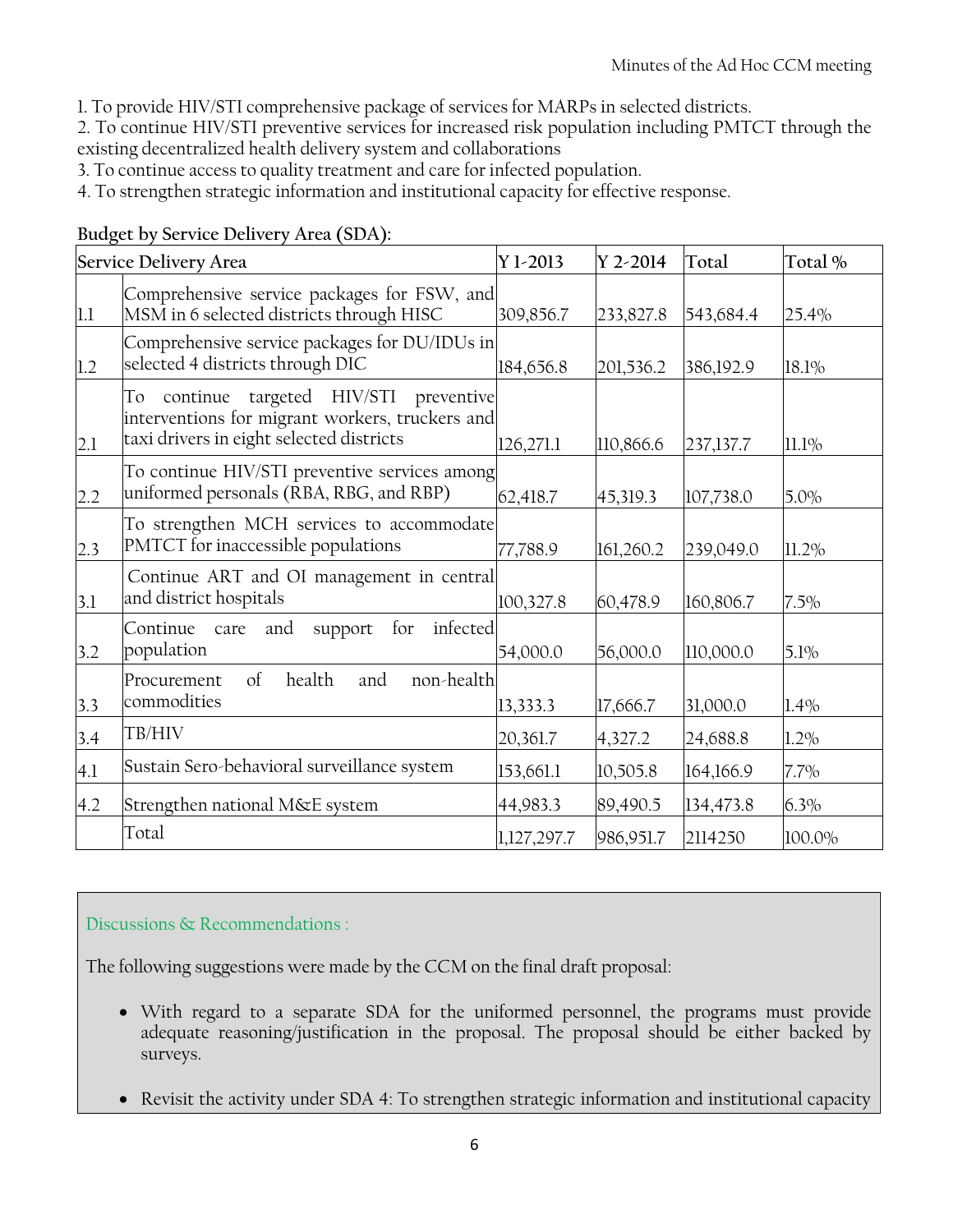for effective response.

- With regard to HR component, the proposal has budget plan of more than 50%, provide adequate reasoning that the support is for the capacity building of the peer educators and not the employee of the centres.
- Strongly justify that the programs interventions are aimed at the communities.
- Carefully use the appropriate words to suit the TFM guidelines to justify the interventions on the proposal.

# **5. Presentation of TFM draft proposal by TB program (NTCP)**

The Program Officer of the VDCP presented the TFM proposal to the members as follows:

**Objectives of the TFM proposal**

- **To sustain case notification rate of > 90% among prevalent cases and to sustain treatment success rate of 90% among NSP**
- **To improve MDR-TB case detection and management**
- **To implement TB/HIV collaborative activities**

| Objectives                                                                                            | Service delivery<br>areas                                          | Number of<br>activities | Total<br>budget in<br>year l | Total<br>budget in<br>year 2 | Total<br>proposed<br>budget |
|-------------------------------------------------------------------------------------------------------|--------------------------------------------------------------------|-------------------------|------------------------------|------------------------------|-----------------------------|
| To sustain case notification<br>rate of $\rightarrow$ 90% among prevalent Services                    | Quality Microscopy                                                 | 5                       | 20,153.00                    | 19,139.00                    | 39,292.00                   |
| cases and to sustain treatment Monitoring and<br>success rate of $\rightarrow$ 90% among<br>NSP cases | evaluation                                                         | 4                       | 59,052.00                    | 87,118.00                    | 146,170.00                  |
|                                                                                                       | Vulnerable population                                              | 3                       | 53,426.00                    | 58,119.00                    | 111,625.00                  |
|                                                                                                       | <b>Improving DOTS</b><br>through strengthening<br>community system | 7                       | 42,112.00                    | 46,524.00                    | 88,636.00                   |
|                                                                                                       | Advocacy,<br>communication and<br>social mobilization              | 5                       | 20,892.00                    | 22,627.00                    | 43,519.00                   |
| To sustain casenotification<br>rate of $\rightarrow$ 90% among                                        | Multi-drug-resistant TB 8<br>$(MDR-TB)$                            |                         | 180,474.00                   | 101,016.00                   | 281,490.00                  |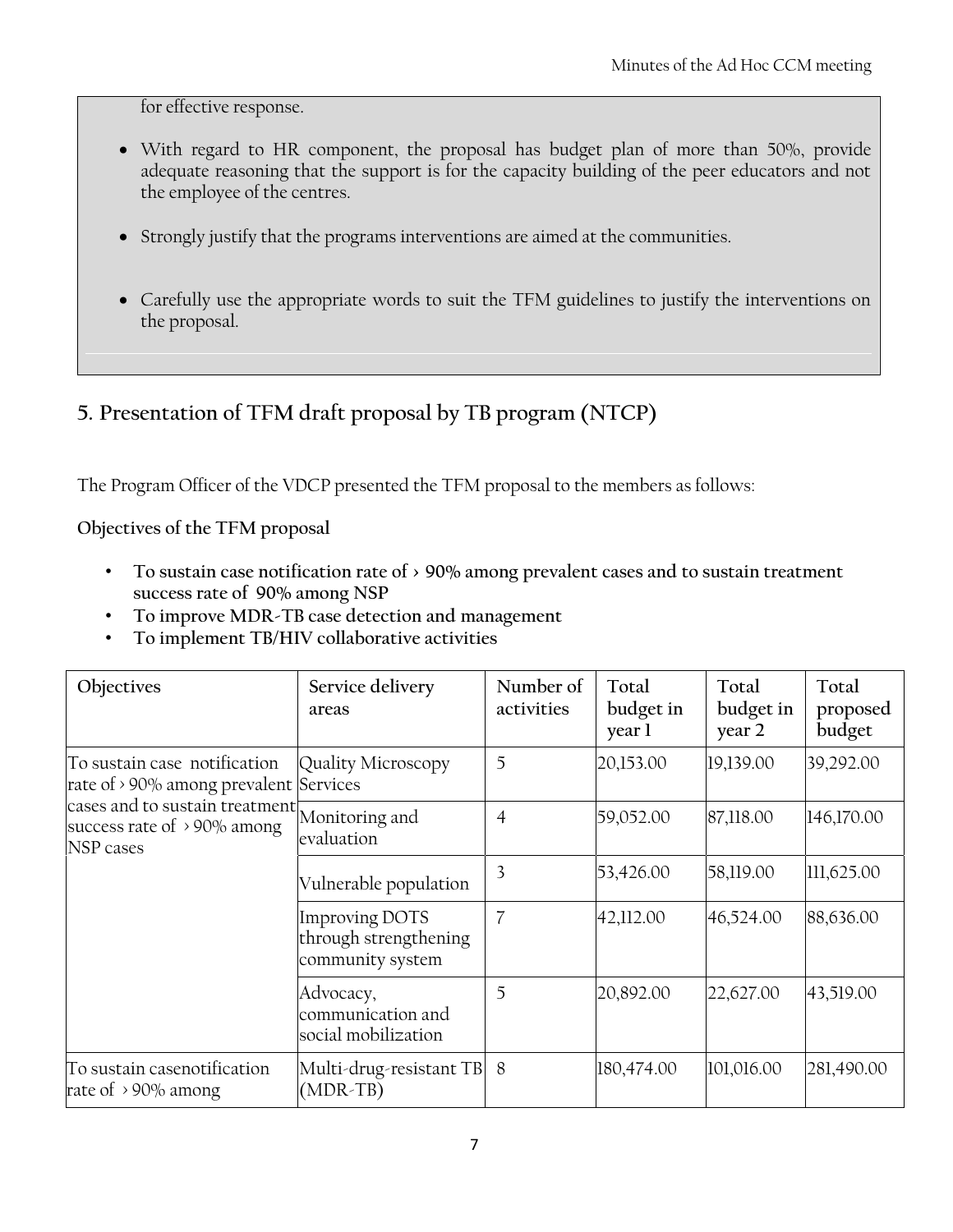| prevalent casesand to sustain Infection Control<br>treatment success rate of<br>>90% among NSPcases |        | 7,754.00  | 8,640.00 | 16,394.00 |
|-----------------------------------------------------------------------------------------------------|--------|-----------|----------|-----------|
| To implement TB/HIV<br>collaborative activities                                                     | TB/HIV | 13,298.00 | 1534.00  | 13,832.00 |

#### Discussions & Recommendations :

The following suggestions were made by the CCM on the final draft proposal:

- The programs need to relook at the justification on TB TFM proposal, which seems to portray negatively on the programs' effort to fight TB in the country.
- Revisit the activity under SDA 5. ACSM, the activity may not be adequate as per the essential services of the TFM.
- Revisit the activity under SDA 1.2: Training of new Lab. technicians in sputum microscope, the activity may not be strong.
- Revisit the activity under SDA 6.3: Training of Lab. Technicians for LPA ( 2 LTs, one each per year at SNRL).
- Consider including the SDA 7. Infection Control under MDR category and the SDA 8.1 is not strong.

#### **Closing Remarks:**

The meeting adjourned with the Chairperson thanking all the CCM members for their participation and the program teams for their hardwork in preparing and sharing the proposals.

The Vice Chair, Dasho NimaWangdi, Secretary, MoH, urged every one to take active interest and participate since the CCM is a national committee. Dasho said that the collaborative effort of all sectors and people were important to fight against the three diseases effectively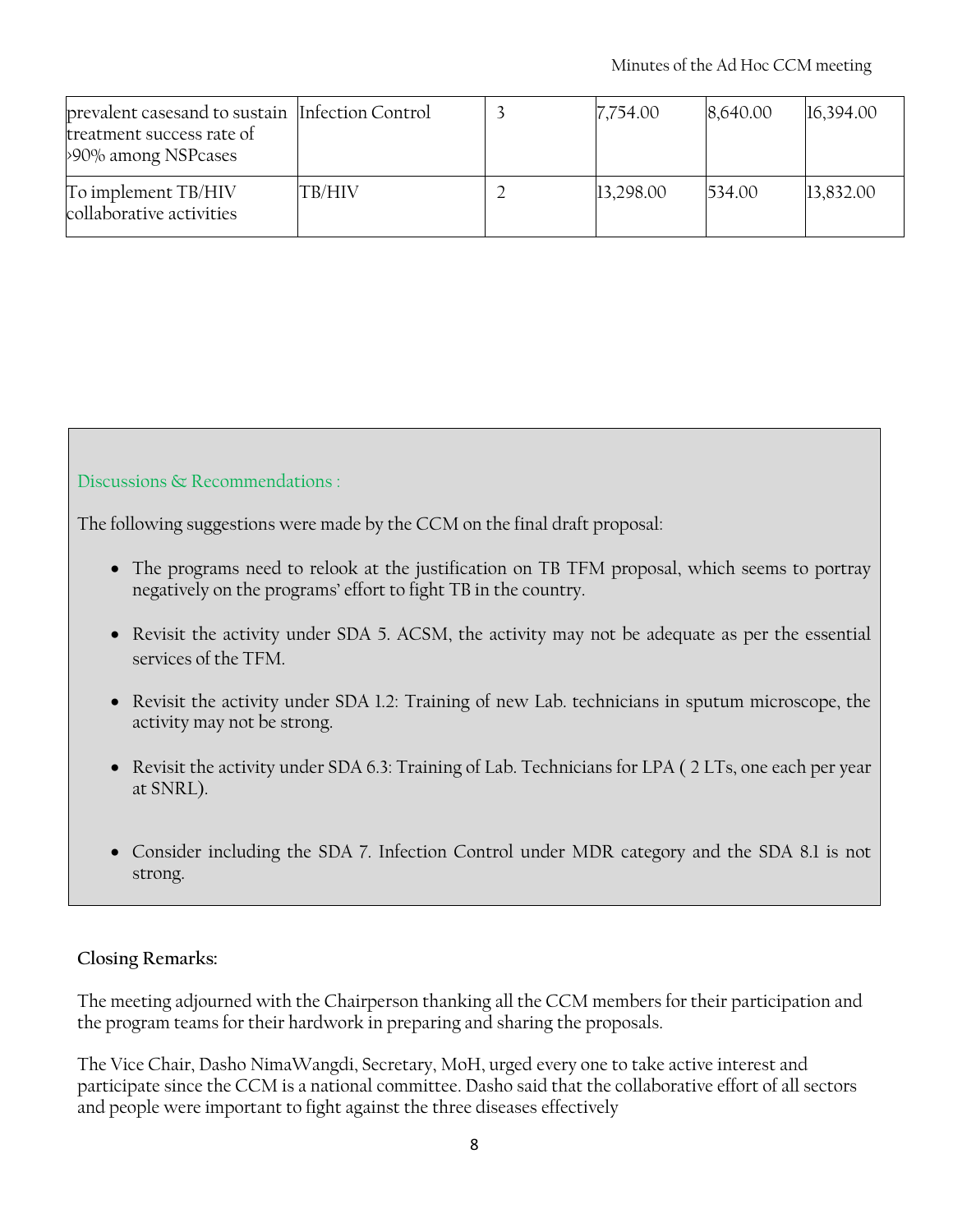<span id="page-9-0"></span>Annex 1

# **Ad-hoc Bhutan-Country Coordinating Mechanism meeting Venue: Main Conference Hall, Ministry of Health building, Thimphu Date: 9th March 2012 Agenda**

### **Objective:**

- Election of Bhutan-Country Coordinating Mechanism (BCCM) Chair and vice chair
- Review of draft proposals of HIV/AIDs, TB and Malaria

| Time                      | Topic                                             | Presenter/facilitator                |
|---------------------------|---------------------------------------------------|--------------------------------------|
| $9:30 - 9:40$ am          | Opening Remark                                    | Vice Chair, Bhutan-CCM               |
| $9:40 - 9:50$ am          | <b>Election Procedure</b>                         | <b>CCM</b> Secretariat               |
| $9:50 - 10:30$ am         | Nomination/Election of CCM Chair & vice chair     | CCM members only                     |
| $10:30 - 10:50$ am        | Declaration of result                             | <b>CCM</b> Secretariat               |
| 10:50am                   | <b>Tea Break</b>                                  | Tea will be served in the<br>meeting |
| 10:50 - 11:00am           | Overview on the Transitional Funding<br>Mechanism | <b>CCM</b> Secretariat               |
| 11:00-11:20am             | Presentation of draft proposal                    | Malaria program                      |
| 11:20 - 11:40am           | Clarification/discussion                          | CCM/program                          |
| $11:40 - 12:00 \text{pm}$ | Presentation of draft proposal                    | HIV/AIDs program                     |
| $12:00 - 12:20$ pm        | Clarification/discussion                          | CCM/Program                          |
| $12:20 - 12:40$ am        | Presentation of draft proposal                    | TB program                           |
| $12:40 - 01:00$ pm        | Clarification/discussion                          | CCM/Program                          |
| $01:00 - 01:10$ pm        | Any other business                                | CCM/Program                          |
| 01:10pm                   | <b>LUNCH</b>                                      |                                      |

## TASHI DELEK !